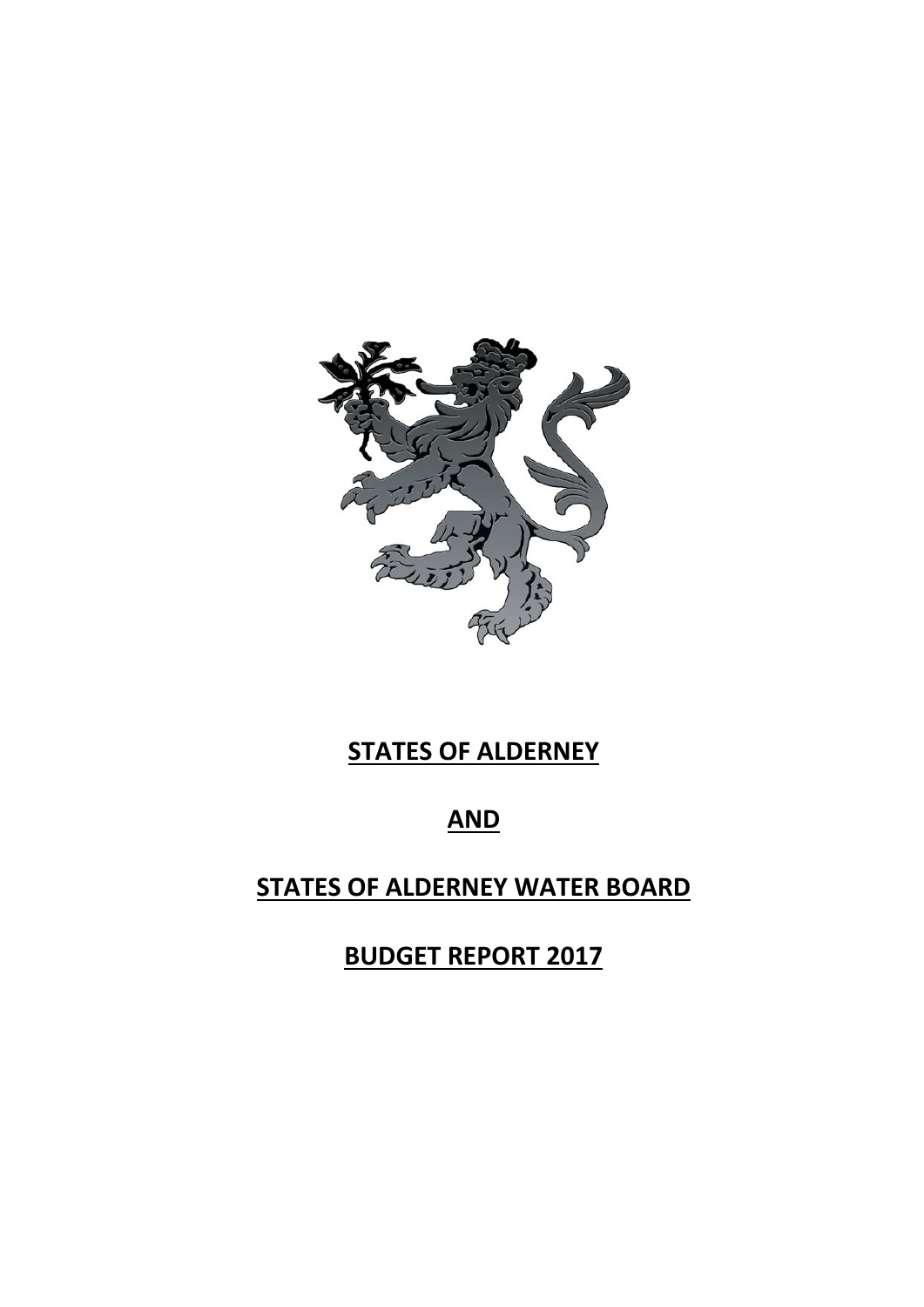## **BUDGET REPORT 2017**

#### **EXECUTIVE SUMMARY**

The attached Budget for 2017, shown on the attached 2 pages has been prepared in line with the agreed budget process, and is presented in the new approved format. The budget was considered and approved at the September Policy & Finance Committee Budget Meeting. The main points to note are as follows:-

- Annual budgets provide a framework, they do not bind the States to spend in any particular area and nor do they preclude the States from choosing to vary the levels and standards of service it provides.
- The States of Alderney receives an annual cash allocation for the revenue account from the States of Guernsey, which together with its own income makes it necessary to prioritise the areas of public services that can be provided from the finite resources available.
- The 2017 revenue cash allocation from Guernsey is set at £1,830,000, a reduction of 3%, with further annual reductions of 5% expected going forwards. However with effect from 2018, as part of the Review of the Financial Relationship it is expected that the repatriation of some of the revenues will reduce this significantly.
- The capital program is mainly funded by Alderney Gambling Control Commission surpluses, together with locally raised revenue from asset sales etc. The net surplus for 2017 is expected to be in the region of £1M (following the transfer of £630k to AeGL, £300k to Economic Development Reserve and the establishment of the Alderney eBusiness Ltd). There is no cash allocation received from Guernsey in respect of capital funding.
- The Water Board revenue account is expected to raise £645K from water rates and charges, which in 2017 will cover its operating costs.
- The Water Board capital program continues successfully, funded by grants from the States of Alderney amounting to £2.3 million since 2008, with a further grant of £250K anticipated for 2017.
- The Economic Development Reserve Fund, established in 2014 continues to be funded by AGCC at £300k per annum in order to finance the research and development of initiatives to improve the economy, some of which will attract inward investment by way of direct and indirect revenue. As this does not form part of the revenue account any unspent balances each year are rolled forward. Each initiative is subject to an approvals process via the Policy & Finance Committee, and will require application of measurement standards and regular updates, however holding this in a separate Fund allows additional flexibility without affecting the revenue account which is under pressure. Further details of the individual initiatives and associated workstreams are shown as follows in detail on page 2 of this report.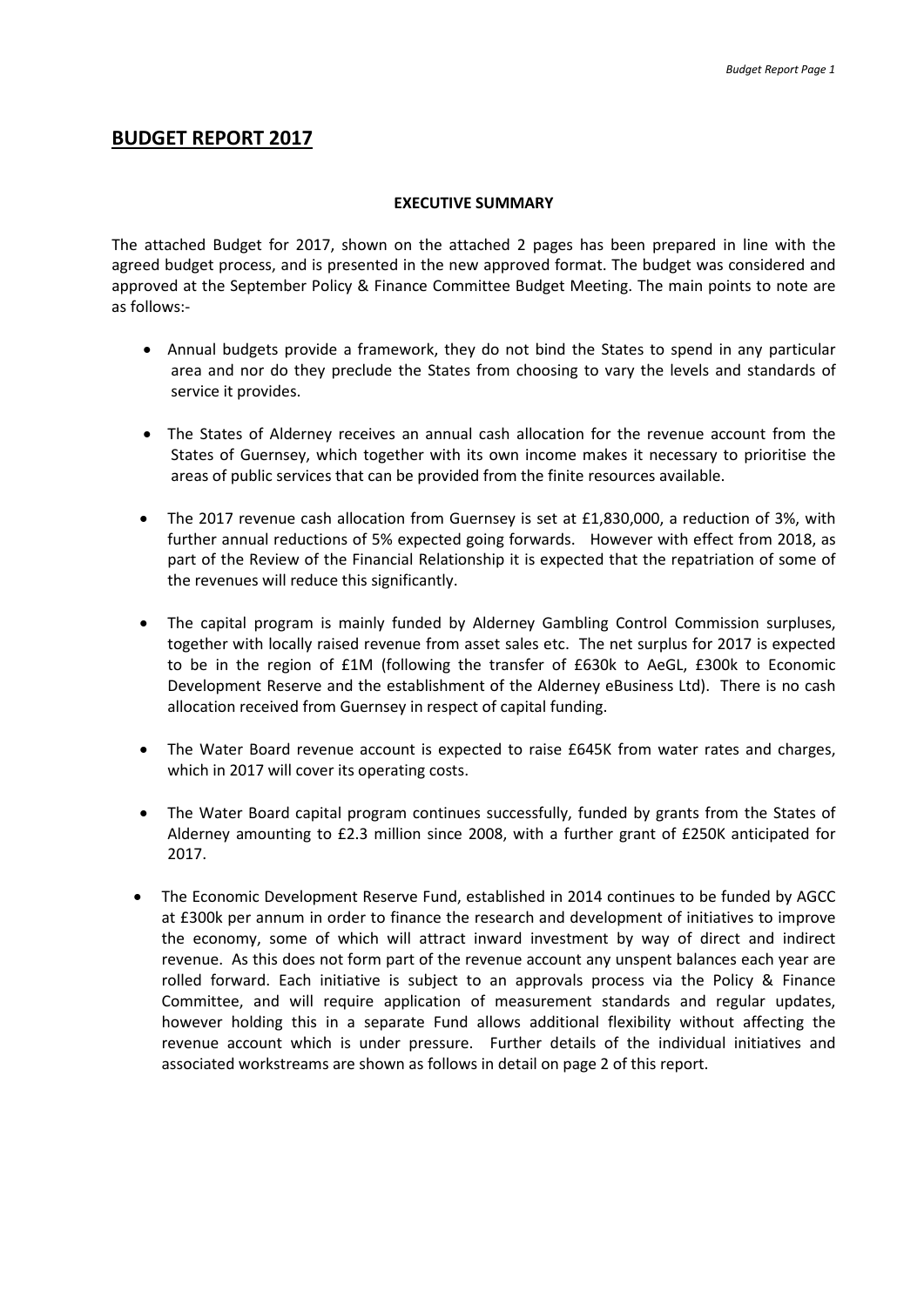#### **ECONOMIC DEVELOPMENT**

In the face of rising fiscal challenges the States of Alderney and the States of Guernsey have continued their close working on the economic and social challenges and opportunities faced by both Islands. Oversight of this work is maintained by regular meetings of the Alderney Liaison Group.

Much of 2016 has been dominated by work on reviewing the current Memorandum of Understanding between both States and Aurigny on the Island's vital air links, with there being a clear need to increase capacity on both the Guernsey and Southampton routes and also to enhance the scheduling.

Considerable work has also been progressed in relation to the Alderney Airport Rehabilitation and Future Proofing project, with the inclusion of a general economic feasibility study for various runway options. This research work is drawing to a close, and it is hoped that the project will move forward early in 2017 as a Guernsey capital project, with the build phase commencing at the start of 2019.

There have been successes with other economic enablers such as the research on Blockchain opportunities with the first income streams from this work now being active. The PWC initiative on new regulatory opportunities with anti-money laundering is also proving to be very successful in Alderney, and is an excellent example of the type of business Alderney can benefit from.

Although this fund does not feature in the main part of this budget (it will be shown in the year end accounts as a separate fund), the main initiatives and current workstreams are listed below (not necessarily in order of priority):-

- **Airport Rehabilitation/Development –** The original work was extended to include an objective review of the costs and benefits of an 1100m runway vs an 880m runway. This included the commissioning of an independent economic feasibility study on the impacts of the various options on Alderney's wider economy.
- **Air Routes –** A Memorandum of Understanding was established for 2016 and reviewed in relation to 2017 based on experience gained this year. Significant additional capacity on both routes is being negotiated for 2017.
- **Surface Transport – ferries** The Bumblebee ferry contract was established for the 2016 season. A review is to take place at the end of the year in relation to 2017 provision.
- **Development of Overall Comprehensive States Transport Strategy**  a draft States Transport Strategy is in preparation and will be ready for discussion early in the next States term.
- **Visit Alderney**  The Tourism strategy for 2016 followed the successful programs established in 2014 and 2015 and focused on niche tourism, particularly wildlife and heritage, but also very importantly on the diverse and varied program of events spread across an extended season. The importance of tourism to the general Island economy, to local employment and critically to sustaining our transport links cannot be over-emphasised especially as the Island presses for increased capacities on both the Guernsey and Southampton routes.
- **Maximise Benefit from sustainable management of Territorial waters** (including the seabed) This project, looking to protect Alderney's marine resources both in the short and long term, commenced this year, and is expected to play a significant role as the Island moves forward with various marine challenges and opportunities. It is being developed as a community project with engagement and involvement from a wide cross-section of marine users.
- **Review fit for purpose legislation** the Inheritance Law has been reviewed and amended accordingly. The review of the Company Law has been completed, and the agreed revisions are in the process of being passed to the Law Officers for the necessary legal drafting.
- **Planning/Housing Strategy** Phase 1 of the new Land Use Plan was completed (including the housing strategy) and we are now engaged with phase 2 (covering the natural environment, the built environment and the economic strategy in relation to land planning). This should be subject to a Planning Inquiry next summer.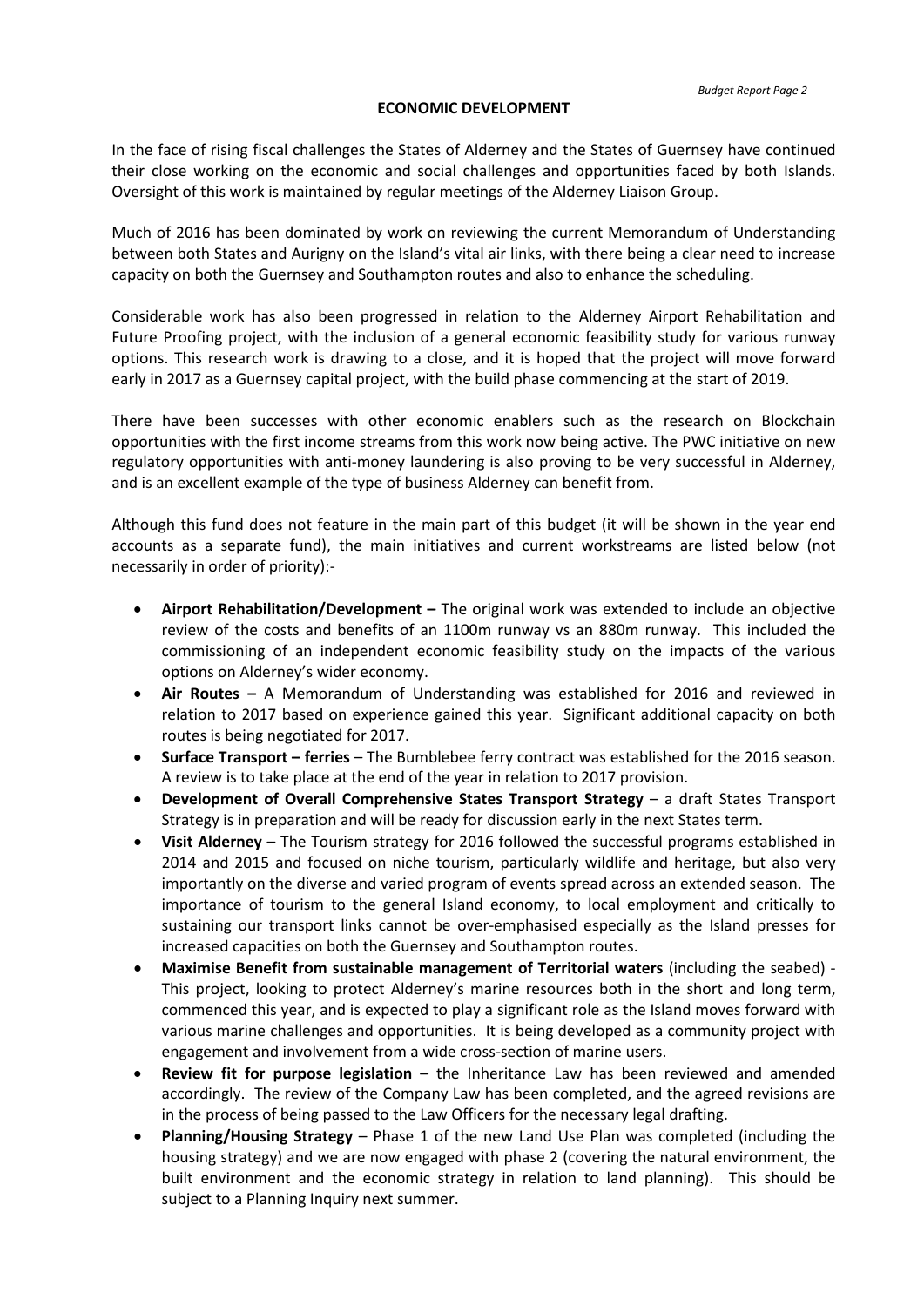• **Asset Management Plan** (including Victorian Forts) – New development briefs were produced for several States assets, including the Nunnery which will appear before the States as a capital expenditure request in the near future.

#### **STATES OF ALDERNEY REVENUE ACCOUNT**

**New format explained** – The new format provides a summary of expenditure and income from operational areas as well as highlighting sources of revenue. It will be replicated for the 2016 accounts in keeping with current accounting practices. The top section of the report shows the operational activities (both income and expenditure) by the 3 Committees, which shows the net cost of service in each area. This is followed by "other operating income", and "property and other taxation/grant income" (including the cash allocation from Guernsey), followed by transfers, resulting in the balanced budget for the year.

**Budget delegation** - As previously reported Senior Managers from each Department are delegated with full responsibility for their budgets as the Principal Budget Holder, and in turn have been given the authority to sub delegate to their staff where appropriate. Each Department is therefore responsible for ensuring that there is sufficient funding available in order to reach the objectives outlined in their departmental business plan.

**Staff** – The number of permanent staff is generally as predicted, with any further changes in numbers relating to bank or temporary/seasonal staff. Any variations in wages/salaries costs throughout the budget are due to the apportionment of salaries between headings, deployment of PSE labour between headings, together with annual increments etc. The cash allocation from Guernsey is adjusted to incorporate any pay settlement awarded.

**2016 Revised Budget** – This has been produced as a balanced budget taking into account the reduced cash allocation from Guernsey, offset by retention of the £49k 2015 surplus.

The total revised cash allocation from Guernsey for 2016 is £1,884,500 which has been increased from Original Budget to meet known pay awards, less efficiency savings.

**2017 Budget** – Is based on the locally raised income in addition to the reduced cash allocation from Guernsey at £1,830,000. However as the first draft of the 2017 budget was showing a deficit of £200k this has been ameliorated by the Policy & Finance Committee decision to treat Conge income as revenue income in future as opposed to capital. This results in a small surplus of £35k which, if realised, would provide a contribution to a new General Revenue Reserve as agreed by Policy & Finance in July.

The new sections are listed below including breakdown by Committee, together with the main assumptions or items for note identified throughout the budget.

#### **Building & Development Control Committee**

Income for 2017 has been slightly increased to reflect the expected amendment to the fee structure as previously reported by BDCC, proposals will appear before the States in due course.

Expenditure – a significant increase in 2016 revised budget due to additional supplies & services (outsourcing), slightly offset by staff cost savings, the Land Use Plan Phase 2 (stage A) costs are included as approved. In 2017 staff changes are expected part way through the year which are reflected in the budget. It also includes the approved Land Use Plan Inquiry Phase 2 (stage B) costs of £25k.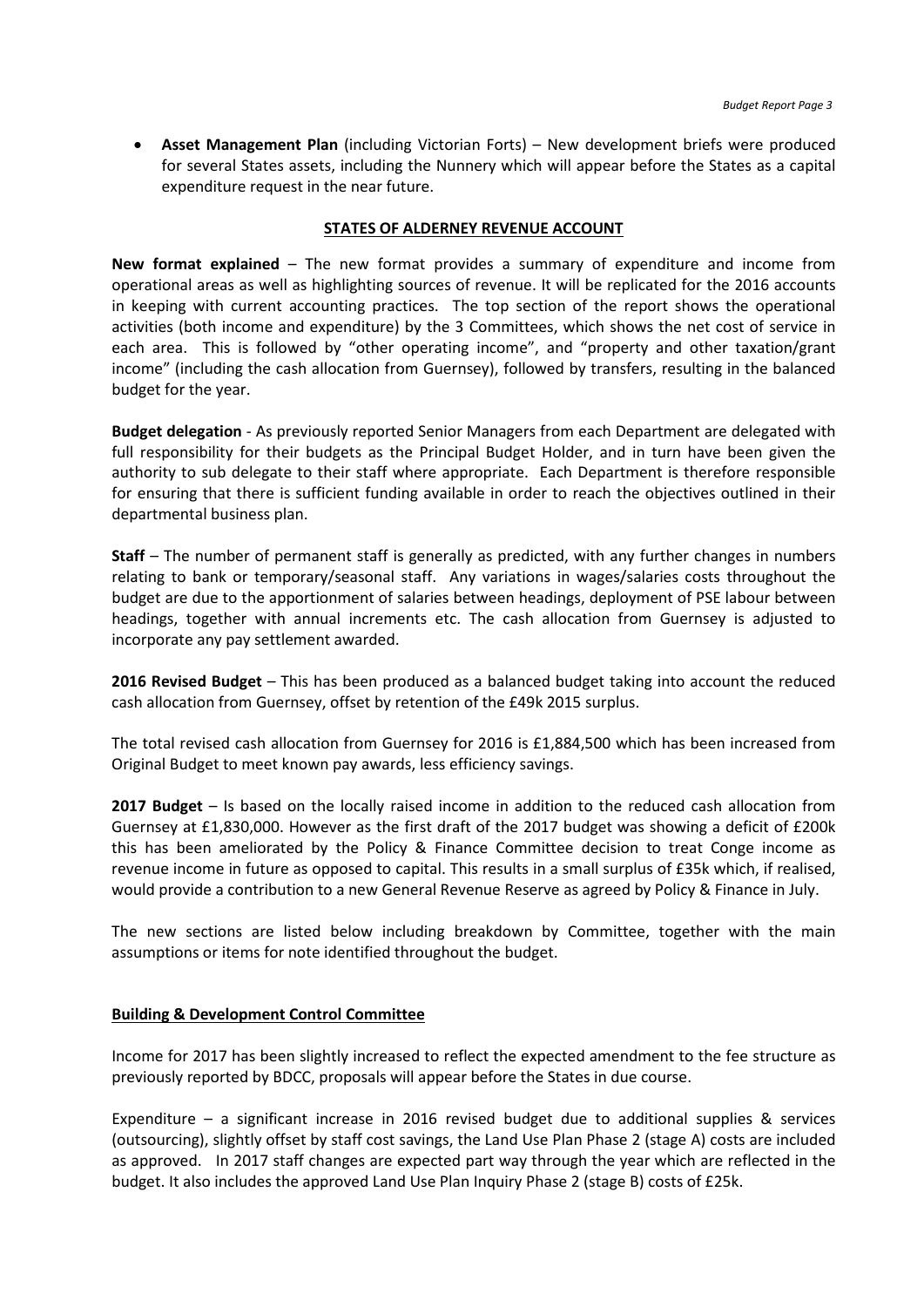## **General Services**

Expenditure – main increases relate to increased waste disposal costs (Mont Cuet charges), increased maintenance costs at the Connaught/Jubilee due to new operating arrangement together with changes to SWD staff administration & small increase in agricultural wages.

Harbour - The Harbour deficit has increased for both years mainly due to the new arrangements for the provision of Pilotage.

## **Policy & Finance**

**Corporate & Democratic Services** (C&D) – this heading includes administration staff costs which are based on current staffing levels, together with legal & consultancy fees (net figure pending repayment of legal fees from ARE and ACRE in 2016).

**Grants** – The grants figure includes the St John Ambulance Grant which was increased in 2015/2016 to allow for the purchase of the ambulance (£52.5k), and has been reduced back to 2014 level of £42k for 2017.

## **Other operating income**

Other operating income includes GSC property and land rents which is reduced for 2017 due to the new operating arrangements at the Connaught & Jubilee care homes. Numismatic & philatelic profits have increased due to the new minimum included in the coin contract. The transfer to the coin reserve for base metal coins is shown separately prior to arriving at the net budget position.

## **Property and other taxation/grant income**

Includes the cash allocation from Guernsey (as mentioned above), duty free concession, property transfer duty (Conge, as mentioned above).

Occupiers Rates – Having considered an in-depth report on Occupiers Rates, the Policy & Finance Committee is proposing an increase of 5% for 2017. Having not increased the rates since 2012, and with a reduction of 10% for the commercial sector in 2014, the Committee is proposing an increase which is below the equivalent RPIX increase over the same period. This will result in additional income of £23k.

In readiness for the proposed repatriation of TRP in 2018, next years budget report will include proposals to combine the income from TRP and Occupiers rate and levy a single property rate for Alderney, further details to follow at that stage.

## **STATES OF ALDERNEY CAPITAL BUDGET**

It is important to recognise that approval by the States of the overall capital budget does not mean that any individual project can proceed without further approval under the financial procedures, and should therefore be recognised as an indication of probable projects as opposed to a firm schedule. All new projects will require individual costings and necessary approvals as per the financial procedures.

#### **Capital Income**

The Capital Program continues to be mainly funded by Alderney Gambling Control Commission surpluses which are expected to amount to approximately £1m in 2017, which is the net figure after adjusting for the Alderney eGambling Ltd & associated companies, together with funding the Economic Development Reserve. Other minor income relates to the sale of States assets including Le Banquage freeholds.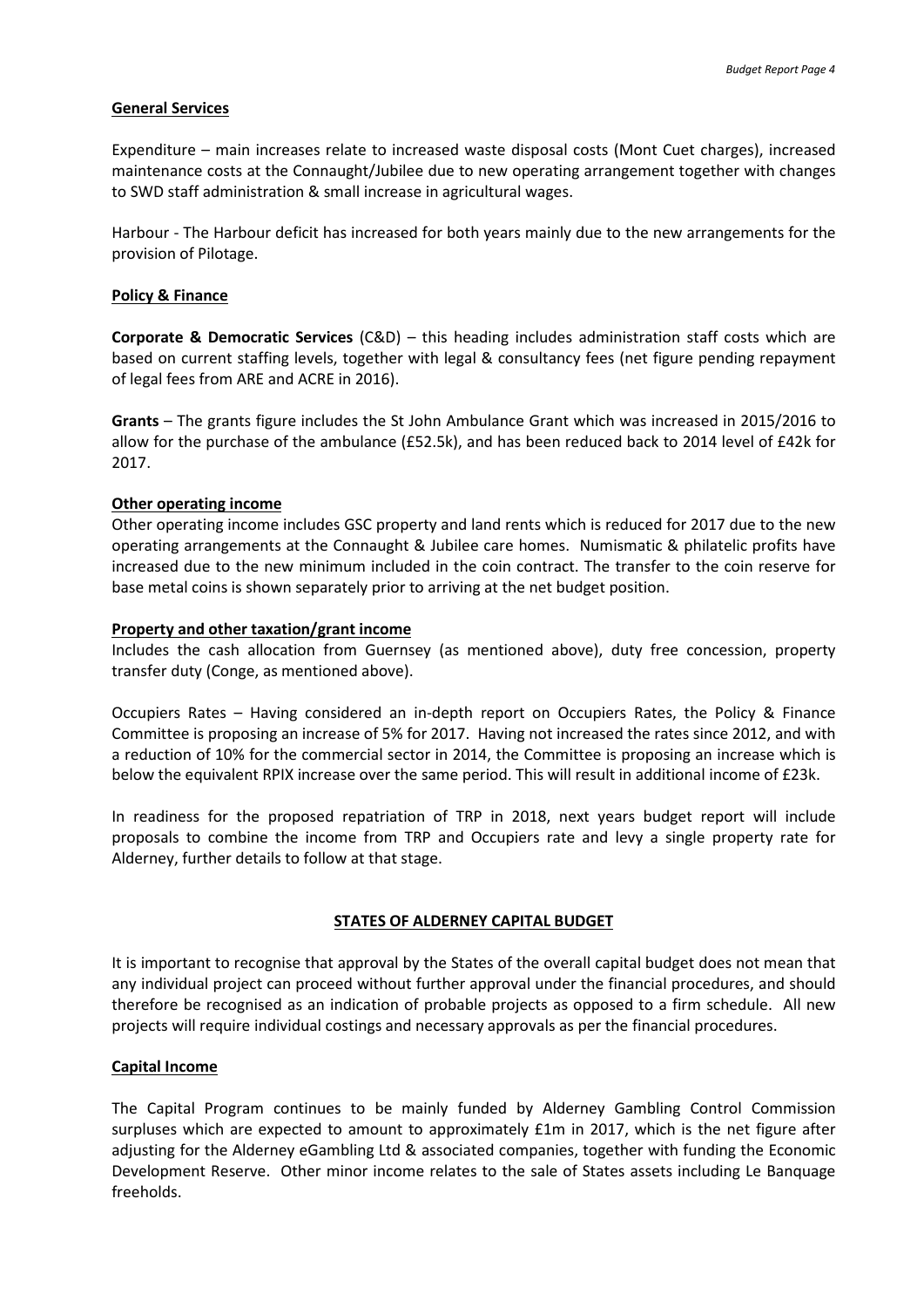As mentioned earlier in the report in 2017 it will be necessary to treat income from Property Transfer Duties (Conge, Leasehold and Transfer Duties) as revenue income as opposed to capital income. There is no change in the rate charged, just the treatment of the income. With the proposed repatriation of document duty in 2018 this measure will ensure consistency in the treatment of property transfers.

#### **Capital Expenditure**

The General Services Committee anticipate £2.1m capital expenditure during 2017 covering a wide variety of projects including:-

- The final phase of St Anne's Church roof repairs (funding for the final element of this project should be appearing before the States of Alderney for approval in November)
- Improvements at the Connaught and Jubilee Homes
- Road Resurfacing Program (deferred from 2016 due to ongoing AEL & Water Board projects)
- Various property refurbishments including The Nunnery
- Capital grant to the Water Board as outlined below

The Policy & Finance Committee is also predicting to spend in excess of £1.3m on the following projects:-

- Ongoing AEL distribution grid (as already voted)
- Digital connectivity
- IT upgrades & improvements (some arising from the Review of Financial Relationship)
- Aircraft refuelling facilities
- Asset Management and Financial Accounting & Reporting
- Additional grant towards Swimming Pool & Sports Centre (on the basis that additional funding is required to complete the Pool, the States has reluctantly agreed that subject to audit of the additional cost, independent micro-management of the completion of the project, and audit of the robustness of additional funding pledges by the private sector, the States will consider match funding the project up to an additional £100k. However this will be subject to formal voting and approval and therefore the figure is at this stage inserted purely for budget purposes)

Overall this reflects an ambitious capital program for the year ahead, and capital expenditure on some major projects may extend into 2018. The shortfall between income and expenditure required to fund the proposed capital program for 2017 of £2.4m, will be funded by capital reserves, which have mainly been accumulated due to capital project slippage in previous years.

#### **WATER BOARD REVENUE BUDGET**

The budget achieves the key objective that the Board should meet its operating costs in any given year in order to build a reserve to fund future capital liabilities and the associated increases in depreciation. It should be noted that each time a capital project is approved the associated ongoing opex costs i.e. depreciation, maintenance contracts, replacements, TRP etc are charged to the revenue account.

## **Operational activities :-**

Slight increase in expenditure for 2017 due to additional maintenance contracts for new /additional plant, and depreciation on capital projects/purchases.

Wage costs are partially offset by recovery from the in-house labour and supervision on capital projects.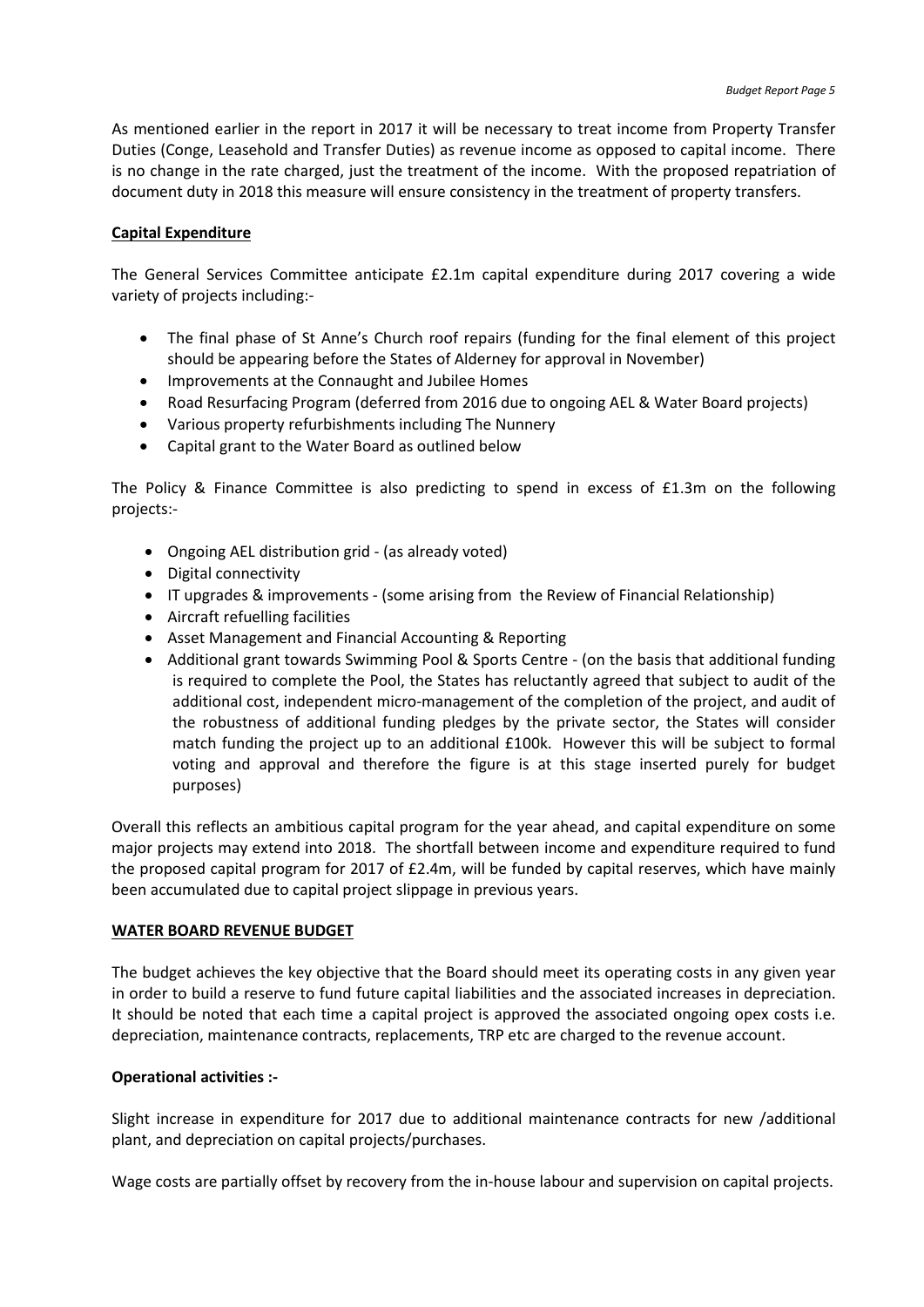The administration charge is being incrementally increased annually in order to remove the subsidy over time, as previously approved. However this is only reflecting staff costs and does not include other overheads.

#### **Operational income :-**

Last year when the charges were reviewed we reduced the hose pipe charge, and further stated that this charge would be eradicated over future years. For 2017 it is therefore proposed to reduce the current charge by 50% (from £20 to £10 per quarter), which will result in a reduction in income of £12k. An overall increase of 3% in rates is proposed, with the minimum charge increased from £60 to £63 per quarter.

This will produce a net overall increase in total Water Board income (i.e. including service charges for new developments) of £6.3k and an overall surplus for the year of £13.3k.

Meanwhile the overall surplus for 2016 revised budget is £2k less than original budget.

## **WATER BOARD CAPITAL BUDGET**

The Water Board continues to be supported by substantial capital investment from the States of Alderney, in the form of capital grants, currently in excess of £2.3M, since 2008. The projects to date have significantly improved the water collection, filtration, treatment, storage and distribution. The more recent distribution improvements have been arranged in order to take the opportunity to trench share with AEL, thereby saving on costs and disruption.

Grant funded capital expenditure for 2017 onwards has been included at £250k per annum, pending the identification, prioritisation and costings of the individual schemes.

## **OTHER ITEMS OF NOTE**

#### **Review of the Financial Relationship between Alderney and Guernsey (RoFR)**

Following agreement of the basic principles by both States in February 2016, considerable and detailed work has been completed in relation to implementing the changes which will bring some increased fiscal autonomy to Alderney. Work streams are progressing on the initiatives as per the approved project plan. It is expected that there will be no significant change to the budget figures for 2017.

However, in advance of the 2018 budget (subject to agreement by the States of Deliberation as part of the forthcoming budget debate), it is proposed that work continues between the two Treasury departments to revise the flow of funds from 2018 for those areas identified with a view to the States of Alderney :-

- Levying a single property tax which will effectively combine the existing Occupier's Rates which already accrue to Alderney, and the TRP currently paid to Guernsey (estimated at £750k)
- Receiving all fuel duties attributable to Alderney directly from the States of Guernsey (estimated at £350k)
- Retaining all document duties (estimated at £350k)
- Receiving a smaller grant from the States of Guernsey to ensure that any impact from the loss of revenue grant is neutral, with the exception of efficiency savings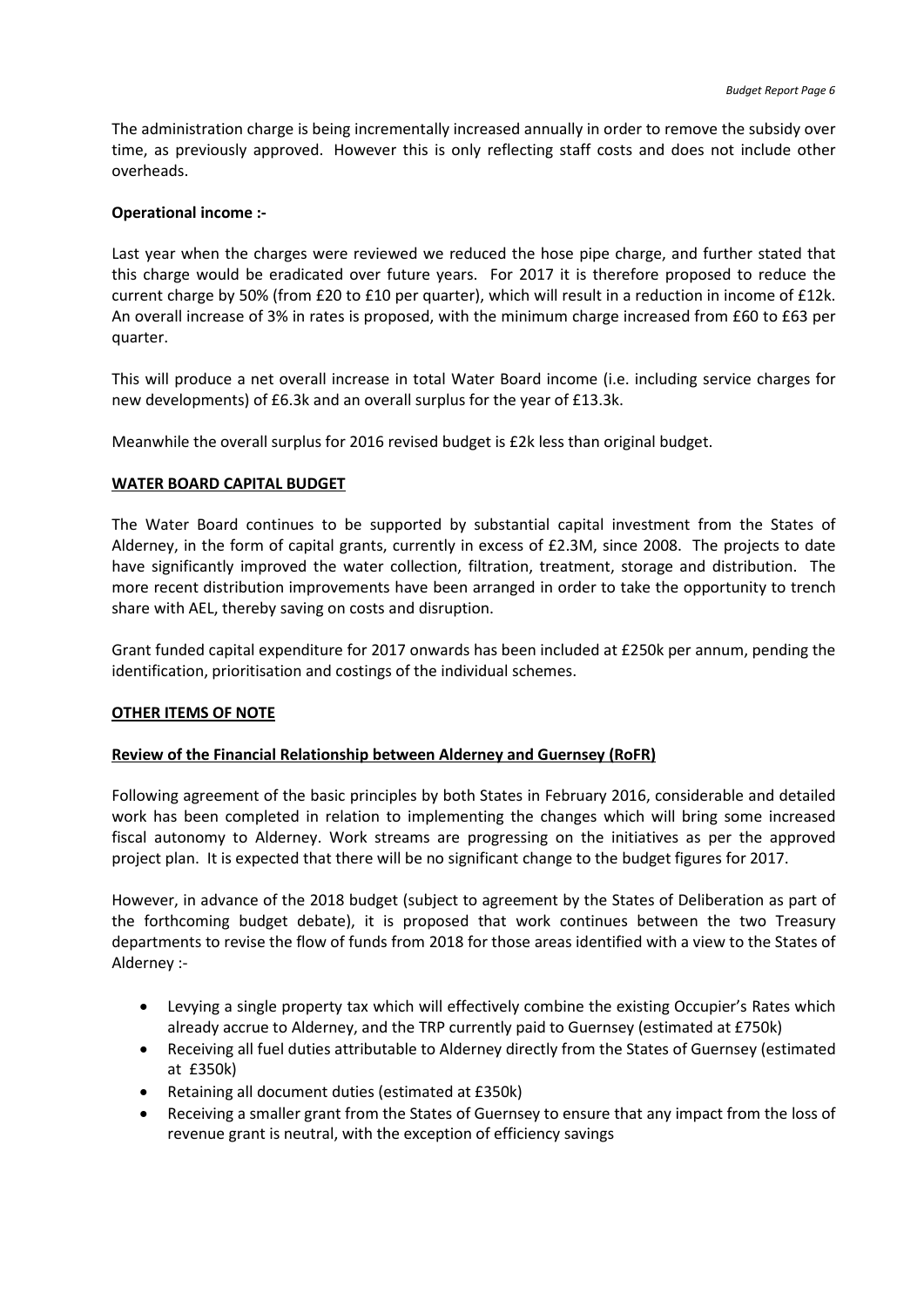It is clear from the above that any repatriation of revenues will not result in a reduction in the amount collected from Alderney, as the overall total will need to remain consistent, however it will give Alderney the flexibility to amend categories/tariffs etc.

Further detailed information relating to the Review of the Financial Relationship can be found in the Medium Term Financial Plan shown as shown in Appendix 1 (and outlined below).

## **Medium Term Financial Plan (MTFP)**

One of the workstreams arising from the RoFR included the implementation of a Medium Term Financial Plan (MTFP). The MTFP will include the impact of proposed changes in 2018 and 2019, such as the reduction in funding from Guernsey and the repatriation of the revenues referred to above. It will also include assumptions on inflation, growth and efficiency savings to enable the Committee to have an early indication of potential strategic financial issues and pressures in 2018 and 2019. This should then provide the context for financial decision making in the next year. At this stage the MTFP is being published for information purposes only (see Appendix 1), however with effect from next year it will become part of the overall budget process.

#### **Review of Governance**

The Review of Governance has been well documented recently, including a public presentation held on 12<sup>th</sup> September, and is presented on the October Billet for debate without resolution in order that the Public may ascertain the views of the current States Members of the required changes to Governance prior to the elections in November of this year. Within the narrower context of the changes in the Financial Relationship, Governance changes will be absolutely necessary in order for the implementation of the changes in the financial relationship to take place with minimum disruption and reputational risk.

The initial costs have been charged to Economic Development Reserve (£25k voted). We are awaiting a fully costed business case proposal for any recommendations made in the report for 2017 and beyond, which will need to be approved and voted accordingly from the appropriate budget.

#### **CONCLUSION**

The Financial Relationship Review with Guernsey is particularly important for Alderney in the years ahead, initially defining the main cost/income flows between the islands, but then seeking ways to reduce outdated bureaucracy, and gradually permit the States of Alderney a greater measure of control over key economic levers for the Island.

The pressures on the revenue budget continue to present the greatest challenges and will necessitate careful budgeting by all departments concerned.

This is the last year in which the Budget will be produced and reported in the current format.

The States of Alderney will move to International Financial Accounting and Reporting Standards with effect from 2017. This change will necessitate a slightly amended approach to Budget Presentation. The changes in the financial relationship with Guernsey will start to take effect as Alderney assumes much greater responsibility for raising and management of its own taxation. Concurrently, there will need to be changes in financial governance in the management and oversight of the budget and budgetary changes both by the Civil Service and the Politicians. Those change will need to include an annual examination and evaluation of the transferred services as determined by the Service Level Agreements which will underpin the delivery of transferred services [Education/Health/Social Security/Home Department and selective ancillary services] by the States of Guernsey in consideration of Income Tax and Social Security Payments by Residents of Alderney to the Guernsey Exchequer.